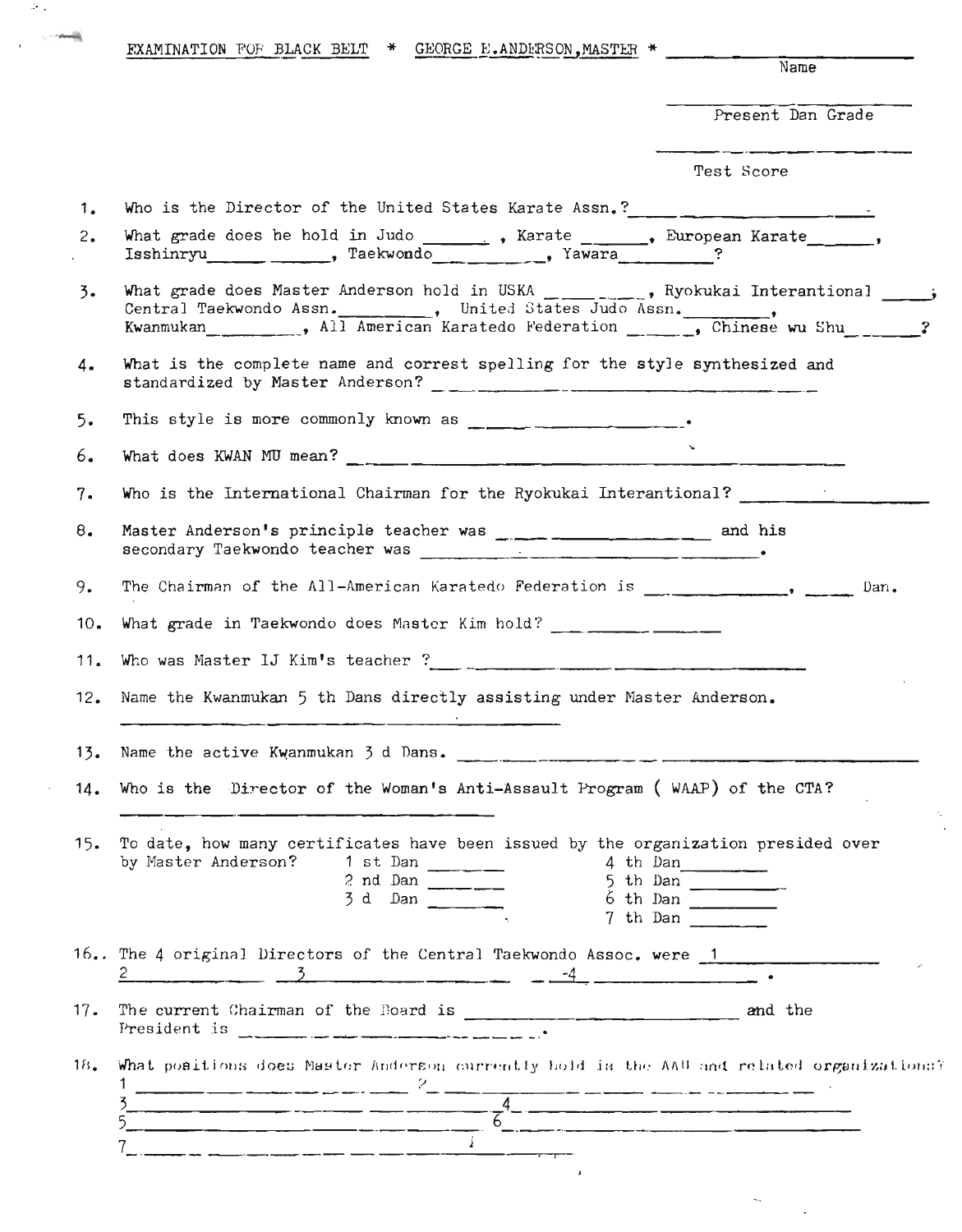| 41. | What are the $\frac{1}{2}$ conflicts of the SANCHIN kata? 1<br>2 and $\frac{3}{2}$                                                                                                                                                                                                                                                                                                                                                                                                                                                                                                                                                                                                                                                                                                                                                                                                                                                      |
|-----|-----------------------------------------------------------------------------------------------------------------------------------------------------------------------------------------------------------------------------------------------------------------------------------------------------------------------------------------------------------------------------------------------------------------------------------------------------------------------------------------------------------------------------------------------------------------------------------------------------------------------------------------------------------------------------------------------------------------------------------------------------------------------------------------------------------------------------------------------------------------------------------------------------------------------------------------|
| 42. | What does Pal Sec Da sygnify? $\frac{1}{2}$ $\frac{1}{2}$ $\frac{1}{2}$ $\frac{1}{2}$ $\frac{1}{2}$ $\frac{1}{2}$ $\frac{1}{2}$ $\frac{1}{2}$ $\frac{1}{2}$ $\frac{1}{2}$ $\frac{1}{2}$ $\frac{1}{2}$ $\frac{1}{2}$ $\frac{1}{2}$ $\frac{1}{2}$ $\frac{1}{2}$ $\frac{1}{2}$ $\frac{1}{2}$ $\frac{1}{2}$                                                                                                                                                                                                                                                                                                                                                                                                                                                                                                                                                                                                                                 |
| 43. |                                                                                                                                                                                                                                                                                                                                                                                                                                                                                                                                                                                                                                                                                                                                                                                                                                                                                                                                         |
| 44. | Name the 10 fundemental open hand kata of the Kwanmukan.<br>$1.$ $\frac{1}{2}$ $\frac{1}{2}$ $\frac{1}{2}$ $\frac{1}{2}$ $\frac{1}{2}$ $\frac{1}{2}$ $\frac{1}{2}$ $\frac{1}{2}$ $\frac{1}{2}$ $\frac{1}{2}$ $\frac{1}{2}$ $\frac{1}{2}$ $\frac{1}{2}$ $\frac{1}{2}$ $\frac{1}{2}$ $\frac{1}{2}$ $\frac{1}{2}$ $\frac{1}{2}$ $\frac{1}{2}$ $\frac{1}{2}$ $\frac{1}{2}$ $\frac{1}{$<br>$9^{\circ}$ and $9^{\circ}$ and $9^{\circ}$ and $9^{\circ}$ and $9^{\circ}$ and $9^{\circ}$ and $9^{\circ}$ and $9^{\circ}$ and $9^{\circ}$ and $9^{\circ}$ and $9^{\circ}$ and $9^{\circ}$ and $9^{\circ}$ and $9^{\circ}$ and $9^{\circ}$ and $9^{\circ}$ and $9^{\circ}$ and $9^{\circ}$ and $9^{\circ$<br>$4$ and $4$ and $4$ and $4$ and $4$ and $4$ and $4$ and $4$ and $4$ and $4$ and $4$ and $4$ and $4$ and $4$ and $4$ and $4$ and $4$ and $4$ and $4$ and $4$ and $4$ and $4$ and $4$ and $4$ and $4$ and $4$ and $4$ and $4$ a<br>10 |
| 45. | What student of Master Anderson's was the National Senior Men's Kumite<br>Champion in 1976 for the AAU? $\frac{1}{2}$ $\frac{1}{2}$ $\frac{1}{2}$ $\frac{1}{2}$ $\frac{1}{2}$ $\frac{1}{2}$ $\frac{1}{2}$ $\frac{1}{2}$ $\frac{1}{2}$ $\frac{1}{2}$ $\frac{1}{2}$ $\frac{1}{2}$ $\frac{1}{2}$ $\frac{1}{2}$ $\frac{1}{2}$ $\frac{1}{2}$ $\frac{1}{2}$ $\frac{1}{2}$ $\frac{1}{2}$                                                                                                                                                                                                                                                                                                                                                                                                                                                                                                                                                       |
| 46. | Name the AAU All-Americans that the Kwanmukan has produced. 1                                                                                                                                                                                                                                                                                                                                                                                                                                                                                                                                                                                                                                                                                                                                                                                                                                                                           |
|     | 47. What KMK Black Belt fought in the World Games 1, placing 7 th?                                                                                                                                                                                                                                                                                                                                                                                                                                                                                                                                                                                                                                                                                                                                                                                                                                                                      |
| 48. | Master Anderson was born in $\qquad \qquad \qquad \qquad \text{(City)} \qquad \qquad \text{(year)}$                                                                                                                                                                                                                                                                                                                                                                                                                                                                                                                                                                                                                                                                                                                                                                                                                                     |
| 49. |                                                                                                                                                                                                                                                                                                                                                                                                                                                                                                                                                                                                                                                                                                                                                                                                                                                                                                                                         |
| 50. |                                                                                                                                                                                                                                                                                                                                                                                                                                                                                                                                                                                                                                                                                                                                                                                                                                                                                                                                         |
| 51. | The 4 martial arts originating in Japan were $\frac{1}{\sqrt{1-\frac{1}{2}}}\sqrt{2-\frac{1}{2}}$<br>$3$ and $4$ and $4$ and $4$ and $4$ and $4$ and $4$ and $4$ and $4$ and $4$ and $4$ and $4$ and $4$ and $4$ and $4$ and $4$ and $4$ and $4$ and $4$ and $4$ and $4$ and $4$ and $4$ and $4$ and $4$ and $4$ and $4$ and $4$ a                                                                                                                                                                                                                                                                                                                                                                                                                                                                                                                                                                                                      |
| 52. |                                                                                                                                                                                                                                                                                                                                                                                                                                                                                                                                                                                                                                                                                                                                                                                                                                                                                                                                         |
|     |                                                                                                                                                                                                                                                                                                                                                                                                                                                                                                                                                                                                                                                                                                                                                                                                                                                                                                                                         |
| 53. |                                                                                                                                                                                                                                                                                                                                                                                                                                                                                                                                                                                                                                                                                                                                                                                                                                                                                                                                         |
| 54. | Who was the founder of JUDO ?<br>$\sim$                                                                                                                                                                                                                                                                                                                                                                                                                                                                                                                                                                                                                                                                                                                                                                                                                                                                                                 |
| 55. |                                                                                                                                                                                                                                                                                                                                                                                                                                                                                                                                                                                                                                                                                                                                                                                                                                                                                                                                         |
|     |                                                                                                                                                                                                                                                                                                                                                                                                                                                                                                                                                                                                                                                                                                                                                                                                                                                                                                                                         |
| 57. | Write the chinese charater for MU __ _ _ _ _ _ _ _ rice _________________________.                                                                                                                                                                                                                                                                                                                                                                                                                                                                                                                                                                                                                                                                                                                                                                                                                                                      |
| 58. |                                                                                                                                                                                                                                                                                                                                                                                                                                                                                                                                                                                                                                                                                                                                                                                                                                                                                                                                         |
| 59. | The long staff is called a<br>and the short stick is a                                                                                                                                                                                                                                                                                                                                                                                                                                                                                                                                                                                                                                                                                                                                                                                                                                                                                  |
| 60. | In WUKO competition the word for start is $\frac{1}{2}$ = $\frac{1}{2}$ and the word for stop                                                                                                                                                                                                                                                                                                                                                                                                                                                                                                                                                                                                                                                                                                                                                                                                                                           |
| 61. | Mass is $\sim$                                                                                                                                                                                                                                                                                                                                                                                                                                                                                                                                                                                                                                                                                                                                                                                                                                                                                                                          |
| 62. | Kiai means                                                                                                                                                                                                                                                                                                                                                                                                                                                                                                                                                                                                                                                                                                                                                                                                                                                                                                                              |
| 63. |                                                                                                                                                                                                                                                                                                                                                                                                                                                                                                                                                                                                                                                                                                                                                                                                                                                                                                                                         |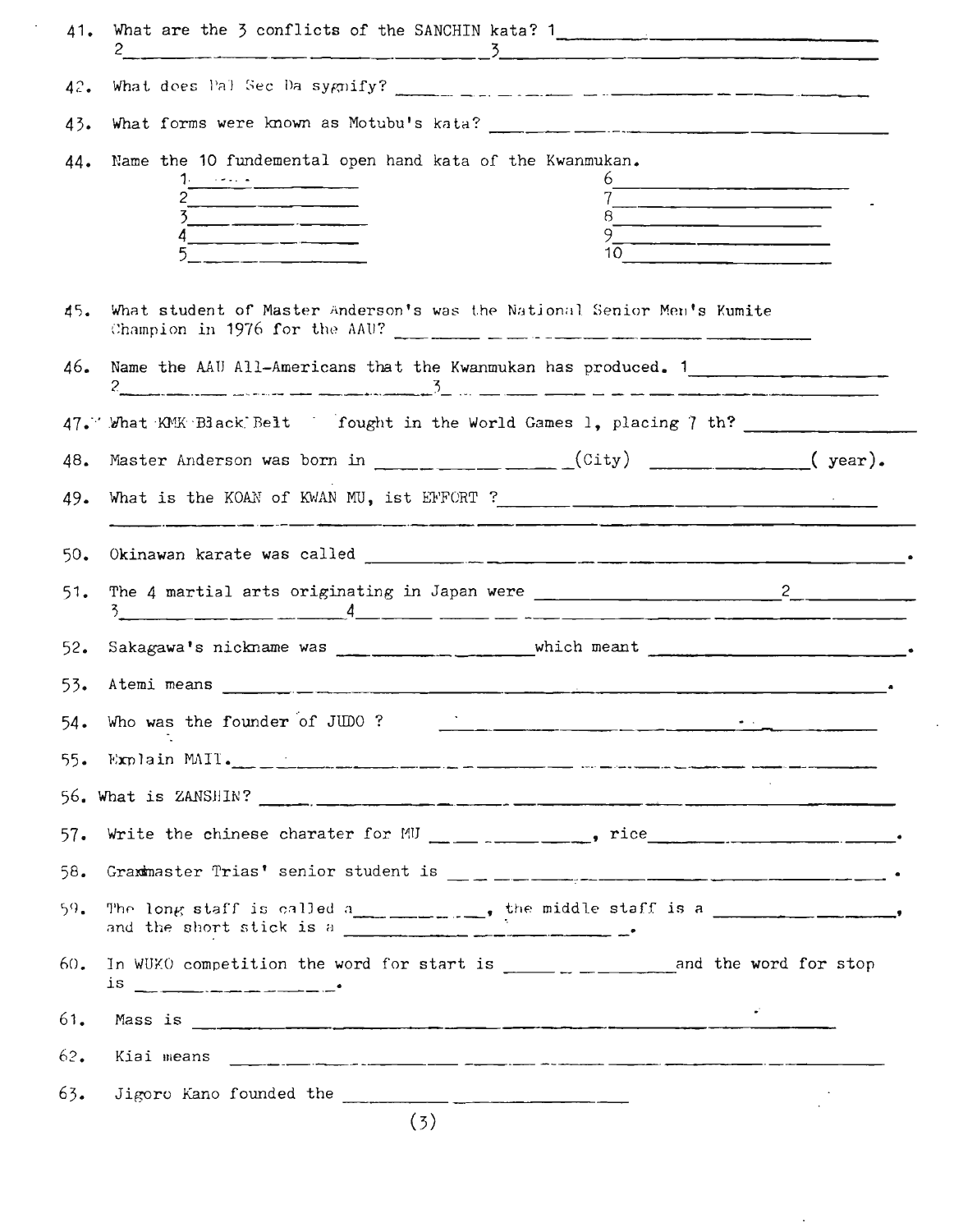| 64. | Name at least three men who attained the Judan grade in karate.                                                                                                                                                                                                                                                                                                                                                                                                                                                                                                                                                                                                                                                                                                                          |  |  |  |  |  |  |  |  |  |
|-----|------------------------------------------------------------------------------------------------------------------------------------------------------------------------------------------------------------------------------------------------------------------------------------------------------------------------------------------------------------------------------------------------------------------------------------------------------------------------------------------------------------------------------------------------------------------------------------------------------------------------------------------------------------------------------------------------------------------------------------------------------------------------------------------|--|--|--|--|--|--|--|--|--|
| 65. |                                                                                                                                                                                                                                                                                                                                                                                                                                                                                                                                                                                                                                                                                                                                                                                          |  |  |  |  |  |  |  |  |  |
| 66. |                                                                                                                                                                                                                                                                                                                                                                                                                                                                                                                                                                                                                                                                                                                                                                                          |  |  |  |  |  |  |  |  |  |
| 67. | What is a KWAN of Korean Taekwondo?<br>$\frac{1}{2}$ $\frac{1}{2}$ $\frac{1}{2}$ $\frac{1}{2}$ $\frac{1}{2}$ $\frac{1}{2}$ $\frac{1}{2}$ $\frac{1}{2}$ $\frac{1}{2}$ $\frac{1}{2}$ $\frac{1}{2}$ $\frac{1}{2}$ $\frac{1}{2}$ $\frac{1}{2}$ $\frac{1}{2}$ $\frac{1}{2}$ $\frac{1}{2}$ $\frac{1}{2}$ $\frac{$                                                                                                                                                                                                                                                                                                                                                                                                                                                                              |  |  |  |  |  |  |  |  |  |
| 68. |                                                                                                                                                                                                                                                                                                                                                                                                                                                                                                                                                                                                                                                                                                                                                                                          |  |  |  |  |  |  |  |  |  |
| 69. | In the Ten Precepts there is found $-$ I resolve not to $\frac{1}{\sqrt{1-\frac{1}{2}}}\frac{1}{\sqrt{1-\frac{1}{2}}}\frac{1}{\sqrt{1-\frac{1}{2}}}\frac{1}{\sqrt{1-\frac{1}{2}}}\frac{1}{\sqrt{1-\frac{1}{2}}}\frac{1}{\sqrt{1-\frac{1}{2}}}\frac{1}{\sqrt{1-\frac{1}{2}}}\frac{1}{\sqrt{1-\frac{1}{2}}}\frac{1}{\sqrt{1-\frac{1}{2}}}\frac{1}{\sqrt{1-\frac{1}{2}}}\frac{1$<br>but to excersize $\frac{1}{1-\frac{1}{1-\frac{1}{1-\frac{1}{1-\frac{1}{1-\frac{1}{1-\frac{1}{1-\frac{1}{1-\frac{1}{1-\frac{1}{1-\frac{1}{1-\frac{1}{1-\frac{1}{1-\frac{1}{1-\frac{1}{1-\frac{1}{1-\frac{1}{1-\frac{1}{1-\frac{1}{1-\frac{1}{1-\frac{1}{1-\frac{1}{1-\frac{1}{1-\frac{1}{1-\frac{1}{1-\frac{1}{1-\frac{1}{1-\frac{1}{1-\frac{1}{1-\frac{1}{1-\frac{1}{1-\frac{1}{1-\frac{1}{1-\frac{1}{$ |  |  |  |  |  |  |  |  |  |
| 70. | The Universal Law, Truth, Budhist Doctrine, Teachings of the Buddha is called                                                                                                                                                                                                                                                                                                                                                                                                                                                                                                                                                                                                                                                                                                            |  |  |  |  |  |  |  |  |  |
| 71. | The community of those who follow the Dharmas is called ________________________                                                                                                                                                                                                                                                                                                                                                                                                                                                                                                                                                                                                                                                                                                         |  |  |  |  |  |  |  |  |  |
| 72. | From the Ten Precepts complete the following- 1 resolve not to withold $\frac{1}{\sqrt{2}}$                                                                                                                                                                                                                                                                                                                                                                                                                                                                                                                                                                                                                                                                                              |  |  |  |  |  |  |  |  |  |
| 73. |                                                                                                                                                                                                                                                                                                                                                                                                                                                                                                                                                                                                                                                                                                                                                                                          |  |  |  |  |  |  |  |  |  |
| 74. |                                                                                                                                                                                                                                                                                                                                                                                                                                                                                                                                                                                                                                                                                                                                                                                          |  |  |  |  |  |  |  |  |  |
| 75. |                                                                                                                                                                                                                                                                                                                                                                                                                                                                                                                                                                                                                                                                                                                                                                                          |  |  |  |  |  |  |  |  |  |
| 76. |                                                                                                                                                                                                                                                                                                                                                                                                                                                                                                                                                                                                                                                                                                                                                                                          |  |  |  |  |  |  |  |  |  |
| 77. | Every art encompases $1 \t 2 \t 3 \t 1 \t 4$                                                                                                                                                                                                                                                                                                                                                                                                                                                                                                                                                                                                                                                                                                                                             |  |  |  |  |  |  |  |  |  |
| 78. | Time has 3 facets of involvement, $1 \t 2 \t - \t 3 \t 3 \t 1$                                                                                                                                                                                                                                                                                                                                                                                                                                                                                                                                                                                                                                                                                                                           |  |  |  |  |  |  |  |  |  |
|     | 79. Write the meaning of the Kwanmukan formal kata opening.                                                                                                                                                                                                                                                                                                                                                                                                                                                                                                                                                                                                                                                                                                                              |  |  |  |  |  |  |  |  |  |
|     | _ _ _ _ _ _ _ _ _ _ _ _ _ _ _ _ _ _ _                                                                                                                                                                                                                                                                                                                                                                                                                                                                                                                                                                                                                                                                                                                                                    |  |  |  |  |  |  |  |  |  |
| 80. | Write the ordering of the Kwanmukan workout plan as found in the manual.                                                                                                                                                                                                                                                                                                                                                                                                                                                                                                                                                                                                                                                                                                                 |  |  |  |  |  |  |  |  |  |
|     |                                                                                                                                                                                                                                                                                                                                                                                                                                                                                                                                                                                                                                                                                                                                                                                          |  |  |  |  |  |  |  |  |  |
| 81. | Write the koan of Kwan Mu, Second Effort. $\frac{1}{2}$ = $\frac{1}{2}$ = $\frac{1}{2}$ = $\frac{1}{2}$ = $\frac{1}{2}$ = $\frac{1}{2}$ = $\frac{1}{2}$                                                                                                                                                                                                                                                                                                                                                                                                                                                                                                                                                                                                                                  |  |  |  |  |  |  |  |  |  |
| 82. | The first All-Japan Karatedo Championship Tournament was held in                                                                                                                                                                                                                                                                                                                                                                                                                                                                                                                                                                                                                                                                                                                         |  |  |  |  |  |  |  |  |  |
| 83. | The Japanese words for Dan grade are; 1st<br>$3d$ $-$<br>$\sqrt{2nd}$<br>$7 \text{ th}^{-1}$<br>6th<br>4th.<br>5th<br>Bth<br>िर्मा<br>Gth                                                                                                                                                                                                                                                                                                                                                                                                                                                                                                                                                                                                                                                |  |  |  |  |  |  |  |  |  |
|     | 84. What is the meaning of HEIAN?                                                                                                                                                                                                                                                                                                                                                                                                                                                                                                                                                                                                                                                                                                                                                        |  |  |  |  |  |  |  |  |  |

 $\label{eq:2.1} \frac{1}{\sqrt{2}}\frac{d\phi}{d\phi} = \frac{1}{2} \frac{1}{\sqrt{2}} \frac{d\phi}{d\phi}$ 

 $\pmb{\acute{\mathbf{s}}}$ 

 $\cdot$ 

 $\mathcal{L}^{\text{max}}_{\text{max}}$ 

 $\label{eq:2.1} \frac{d\mathbf{r}}{dt} = \frac{1}{2} \left( \frac{d\mathbf{r}}{dt} + \frac{d\mathbf{r}}{dt} \right) \mathbf{r} \left( \mathbf{r} \right)$